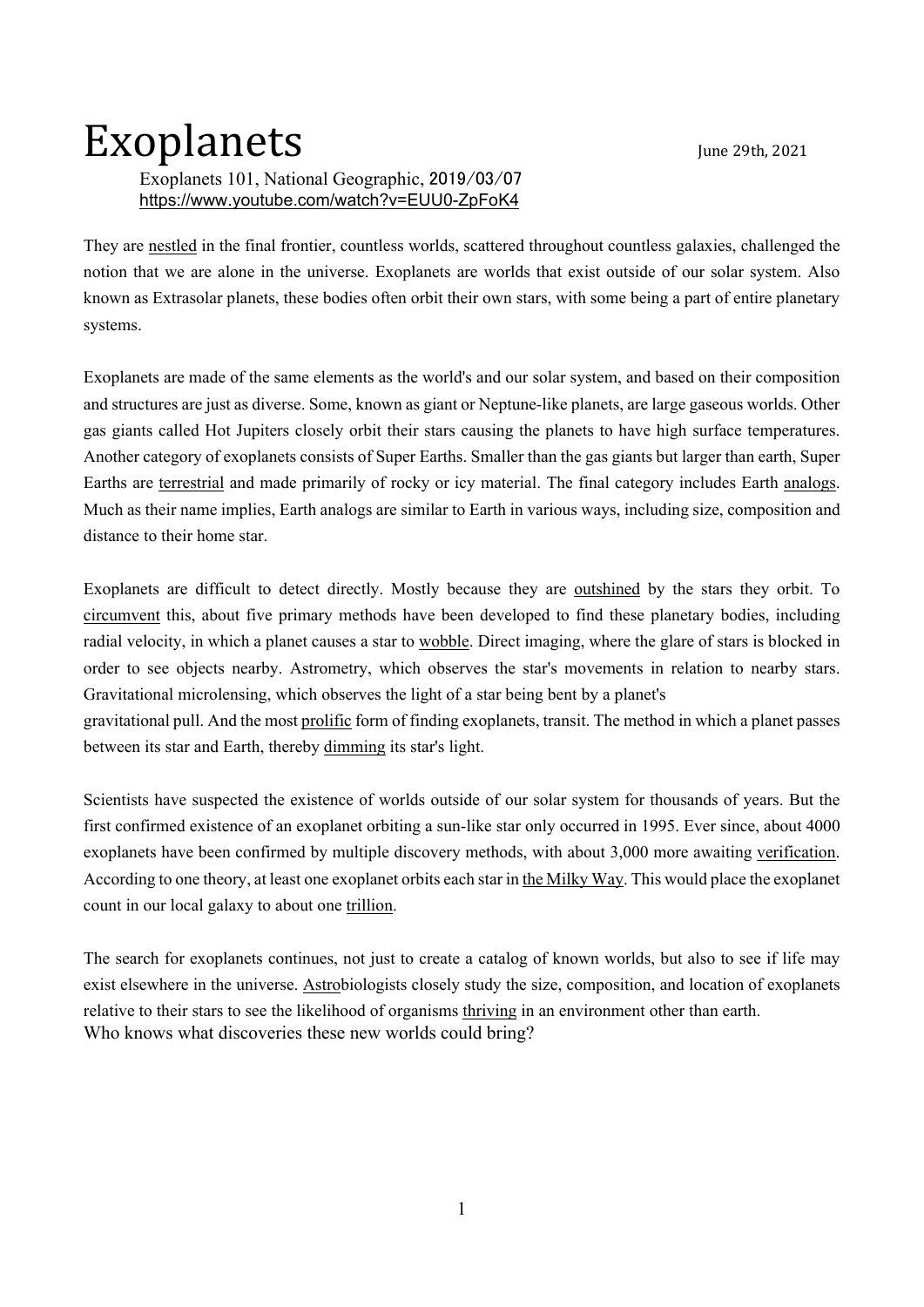## Glossary on Exoplanet

Exoplanets 101, National Geographic https://www.youtube.com/watch?v=EUU0-ZpFoK4

nestle: be situated in a half-hidden or sheltered position. terrestrial: similar in size or composition to the Earth. analog: a thing seen as similar to another. outshine: to be more impressive than something. circumvent: find a way around. wobble: to move unsteadily from side to side. prolific: producing a great number or amount of something: dim: make or become less bright. verification: the process of establishing the validity of something. the Milky Way: the galaxy, to which our solar system belongs. trillion:  $10^{12}$ astro-: relating to the stars, the planets, and the space. organism: - an animal, plant, human, or any other living thing. thrive: to become very successful or very strong and healthy.